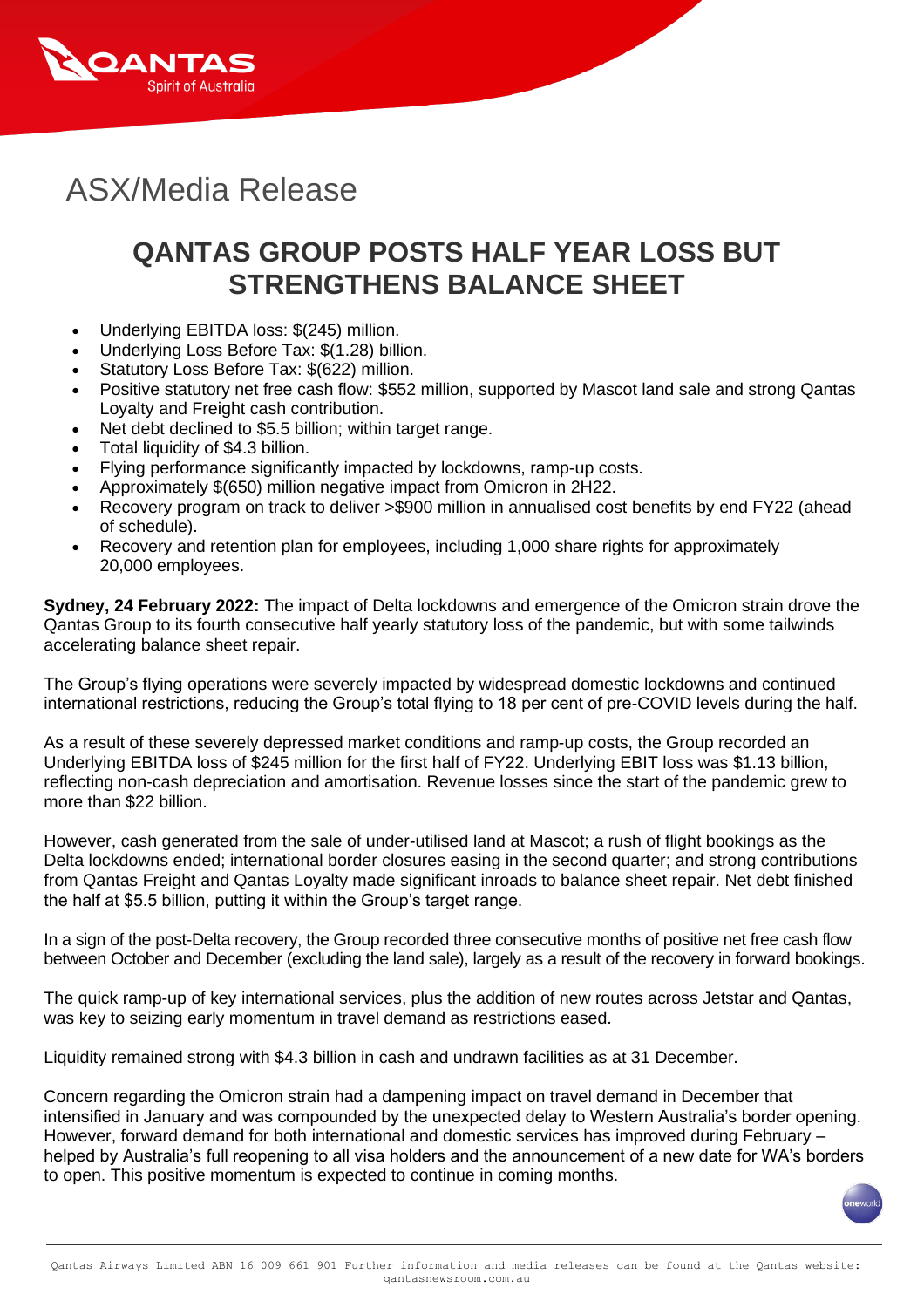The slow recovery in travel demand exacerbated stranded labour costs associated with the decision to stand up all Australian-based employees in December. This resulted in a temporary surplus of around 17 per cent of the Group's workforce in quarter three.

#### **GROUP DOMESTIC**

Delta-related lockdowns meant that domestic travel demand was heavily subdued for most of the first half, with the Group only flying 42 per cent of its pre-COVID capacity. While there was a positive demand spike in November and December, the traditional summer peak was below expectations due to Omicronrelated uncertainty.

Group Domestic operations recorded an Underlying EBITDA loss of \$388 million.

With the 15 new routes launched in the six months to December 31, Qantas and Jetstar have now announced 48 new domestic routes in the past 18 months as Australians look for new opportunities to travel.

Careful management of capacity meant that 92 per cent of the Group's domestic flying in the half was cash positive.

Almost half of the \$840 million in structural recovery benefits delivered so far have been in Qantas Domestic, with a final target of approximately \$500 million per annum in savings by the end of FY23 – resulting in a significantly lower cost base compared with pre-COVID that will assist with recovery in a competitive market.

Within the period, the Group announced the Airbus A320neo and A220 families as the preferred aircraft for [Project Winton,](https://www.qantasnewsroom.com.au/media-releases/qantas-finalising-10-year-program-to-renew-domestic-fleet/) its domestic fleet renewal program. The decision is still subject to final Board approval and discussions with work groups on the arrangements required to operate the aircraft, with an order anticipated by the end of FY22.

#### **GROUP INTERNATIONAL AND FREIGHT**

A record performance by Freight offset cash losses from Qantas International as it emerged from hibernation, with the whole division achieving positive Underlying EBITDA of \$89 million. Depreciation and amortisation took this to an Underlying EBIT loss of \$238 million.

The standout result by Qantas Freight highlights the natural hedge it has provided during the pandemic due to a lack of cargo capacity on passenger aircraft.

While some of this demand will ease beyond FY22 as international passenger flights increase, there has been a permanent shift in e-commerce patterns and freight operations are expected to remain higher than pre-COVID levels. In response, Qantas announced the [conversion](https://www.qantasnewsroom.com.au/media-releases/qantas-announces-two-widebody-freighters-to-meet-permanent-increase-in-e-commerce-demand/) of two A330 passenger aircraft into freighters to support this market shift as well as taking delivery of its third A321 freighter.

Qantas was able to ramp-up quickly to take advantage of accelerated international border openings in November, with high levels of pent-up demand captured on new services to Delhi and the return of services to London, Los Angeles and Singapore.

Despite these bright spots, international flying remained significantly impacted by the continued closure of Australia's international border to tourists throughout the half, and the reintroduction of border restrictions by other countries as they managed Omicron.

Qantas International has achieved approximately \$325 million in recurring structural cost benefits and is on track to increase this to greater than \$400 million by FY23, which will significantly assist in recovery.

Jetstar had limited opportunities to fly internationally due to continued border restrictions across its key markets in South East Asia. Jetstar Japan narrowed its losses as domestic flying in that market started to recover.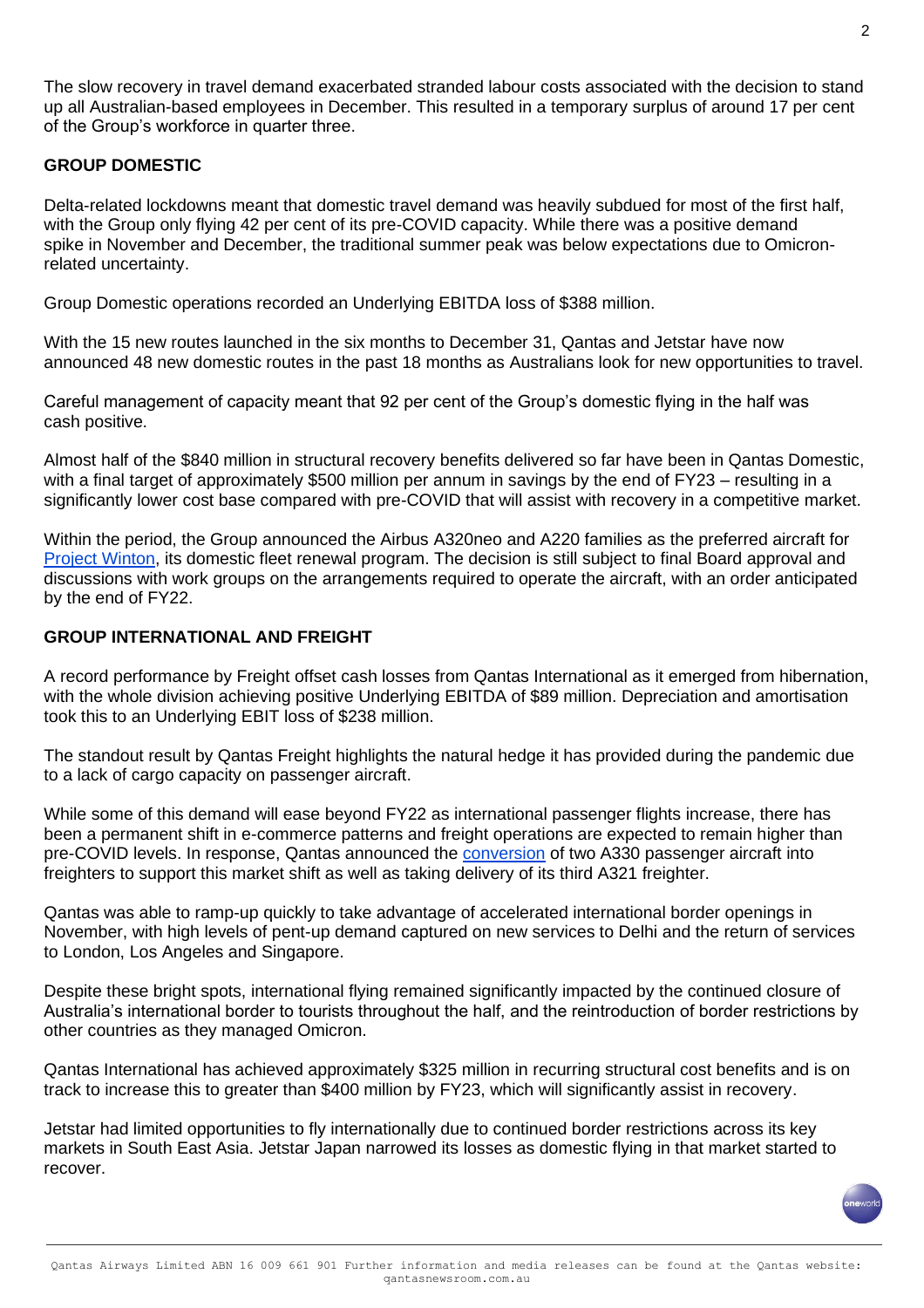### **QANTAS LOYALTY**

Qantas Loyalty remains a strong performer with continued earnings growth in the first half of FY22 delivering a strong cash contribution and an Underlying EBIT of \$127 million.

The number of Frequent Flyer members continued to grow (up 150,000 to 13.8 million) as did the number of points earned on the ground. All five major financial services partners have been re-signed as well as key supermarket partner, Woolworths. New and expanded deals were signed with Optus, Accor and bp, creating more opportunities for members to earn and redeem points.

In a continued expansion into financial services, **Qantas Business Money will launch in 4Q22**, enabling small to medium enterprises to transact in foreign currencies at highly competitive rates and earn points in the process, in a partnership with Airwallex.

A combination of border openings and increase in seats available to Frequent Flyer members by up to 50 per cent saw some record levels of redemption. The program also maintained record levels of member satisfaction in the half.

Qantas Loyalty announced a new [Green Frequent Flyer tier,](https://www.qantasnewsroom.com.au/media-releases/qantas-frequent-flyers-to-be-rewarded-for-being-sustainable/) aimed at rewarding members for making ecofriendly decisions on the ground as well as in the air.

#### **SUSTAINABILITY UPDATE**

Sustainability is a key priority for the Group as it emerges from the pandemic. Significant work took place in the half on the pathway to reach net zero emissions by 2050. In a first for any Australian airline, Qantas purchased up to 30 million litres of Sustainable Aviation Fuel (SAF) over three years for flights departing Heathrow, London.

In March, the Group will announce more detail on its sustainability strategy, including an emissions reduction target for 2030.

## **LOOKING AFTER CUSTOMERS**

Uncertainty around border restrictions and testing requirements has been a significant challenge for customers as travel resumes. Recent initiatives to help include:

- **Fly Well –** continued investment in technology to increase contactless and self-service options at airports; social distancing as lounges have re-opened; enhanced cleaning onboard.
- **COVID help hub –** guiding customers through every step of their journey from destination-specific information at the time of booking, to reminders and tailored messages as they get ready to fly.
- **Fly Flexible –** unlimited date changes on all Qantas domestic and international fares extended through to April 2022.
- **Extension of flight vouchers –** extended credit vouchers to enable travel until 31 December 2023, with Jetstar doing the same for vouchers issued due to COVID-19 disruptions.
- **COVID insurance –** offering peace of mind with COVID-specific travel insurance.
- **Vaccine recognition program –** over 700,000 customers received Qantas Points, status credits and flight vouchers in recognition of being fully vaccinated against COVID-19.

#### **REWARDING EMPLOYEES**

As the Qantas Group recovers from the pandemic, it's important that employees who help deliver that recovery share in the success.

Our people have faced unprecedented challenge and uncertainty over the past two years, enduring long periods of stand downs as well as wage freezes as the Group battled to remain viable and moved to repair the damage done by COVID.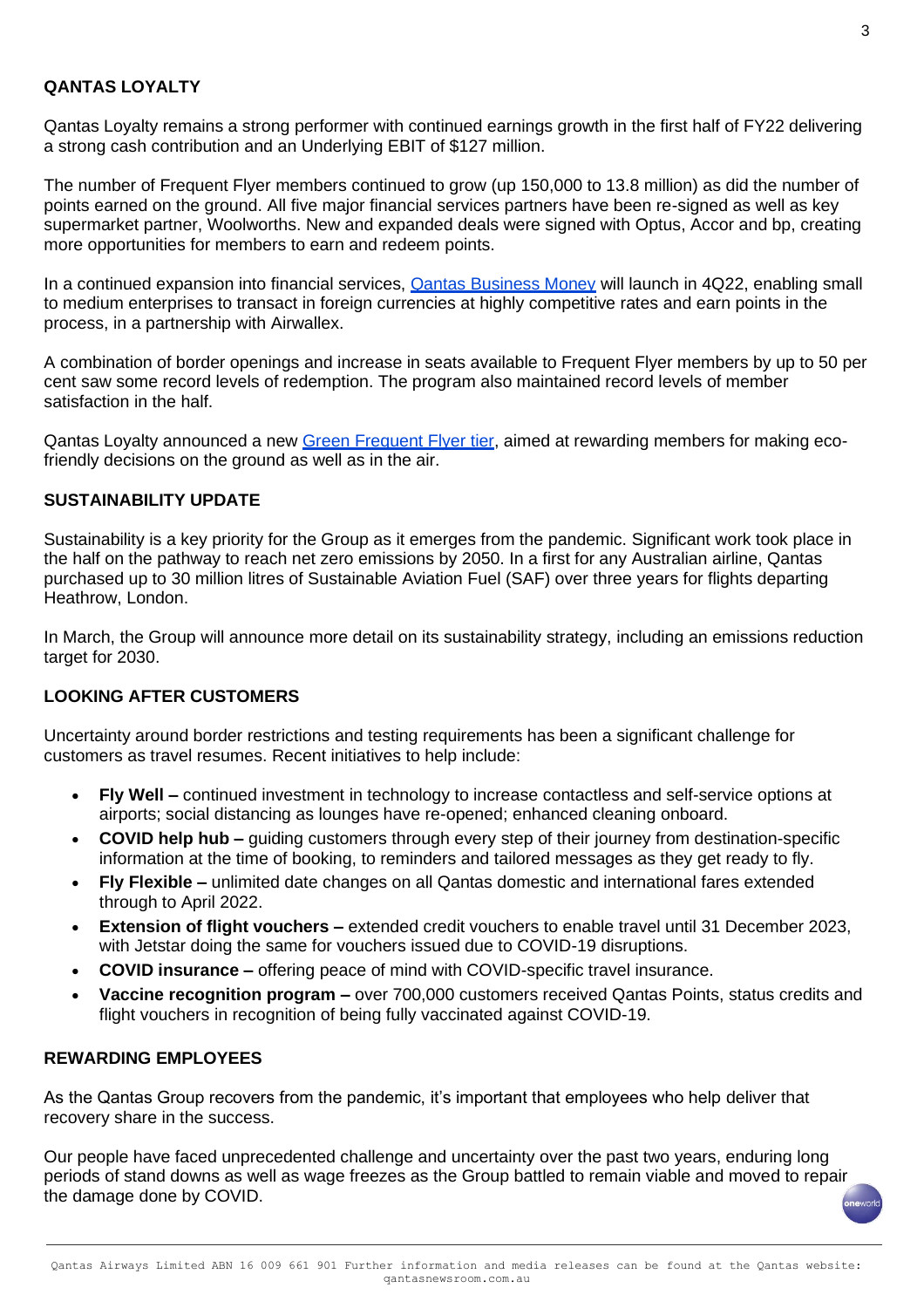The Board today confirmed that a Recovery and Retention Plan – which was first flagged in September 2021 – will reward around 20,000 eligible non-executive employees with rights to 1,000 Qantas shares.

At the current share price, the rights for each eligible employee are valued at more than \$5,000. As the Group recovers, these rights allow us to reward our employees in line with shareholders.

The rights are subject to conditions including the Group delivering on the key targets of its COVID recovery plan and the employee remaining with the company. If conditions are met, the rights will convert to shares in August 2023. These will be new shares issued by Qantas to employees.

No annual executive bonuses will be paid in FY22 for the third year in a row and in addition to a two year wage freeze. However, managers and senior executives will be eligible for a share rights-based Recovery and Retention bonus in August 2023 based on the same performance and service conditions as nonexecutive employees. Formal invitations to participate in this plan will be issued in coming months and will be accompanied by relevant ASX disclosures.

#### **CEO COMMENTS**

Qantas Group CEO Alan Joyce said: "Most of Australia was in lockdown for several months of the first half, so the loss we've announced today isn't surprising but it is frustrating.

"We saw a sharp rebound in travel demand when borders started opening in November and December, only to be hit by the Omicron wave and all the uncertainty that came with it.

"The uncertainty carried over into January but demand has started to recover as Australia adjusts to truly living with COVID. Our frequent flyer surveys show the intent to travel is extremely high and we're seeing good leisure demand into the fourth quarter. We've also seen a sharp uptick in international ticket sales in the past few weeks.

"Predictions in a pandemic are naturally fraught, so we always forecast according to the best information we have but with the agility to adjust as needed. The fact we have all our Australian-based employees back at work means it makes sense for us to fly where it's cash positive to do so.

"Despite all the uncertainty, we finished the first half with net debt back inside our target range and with strong liquidity, meaning we can start to look further ahead at strategic decisions on fleet, network and growth opportunities.

"We're on track to deliver more than \$900 million in annualised savings through restructuring by the end of FY22, which is ahead of schedule and means we're able to recover faster and perform better than a pre-COVID Qantas Group could have.

"The challenge of COVID hasn't obscured the challenge of sustainability and emissions. Since January, we've been adding sustainable aviation fuel into our flights from London and we're on the cusp of doing the same out of the US. We'll have a significant update on our plans for emissions reduction next month.

"We're very conscious of the support and patience shown by customers and shareholders as we all wait for travel conditions to stabilise. In the meantime, we've done a lot of work to put this company in the best possible position to deliver.

"Employees across the Qantas Group have lived through enormous challenge and uncertainty over the past two years. Many have been stood down for extended periods of time and we've asked them to accept a wage freeze to help our company get through an unprecedented crisis that many other airlines didn't survive.

"I'm pleased that we're able to offer our people a direct stake in the national carrier through a reward and retention program. It means those who help us through the recovery can share in the success, just as they have in the past."